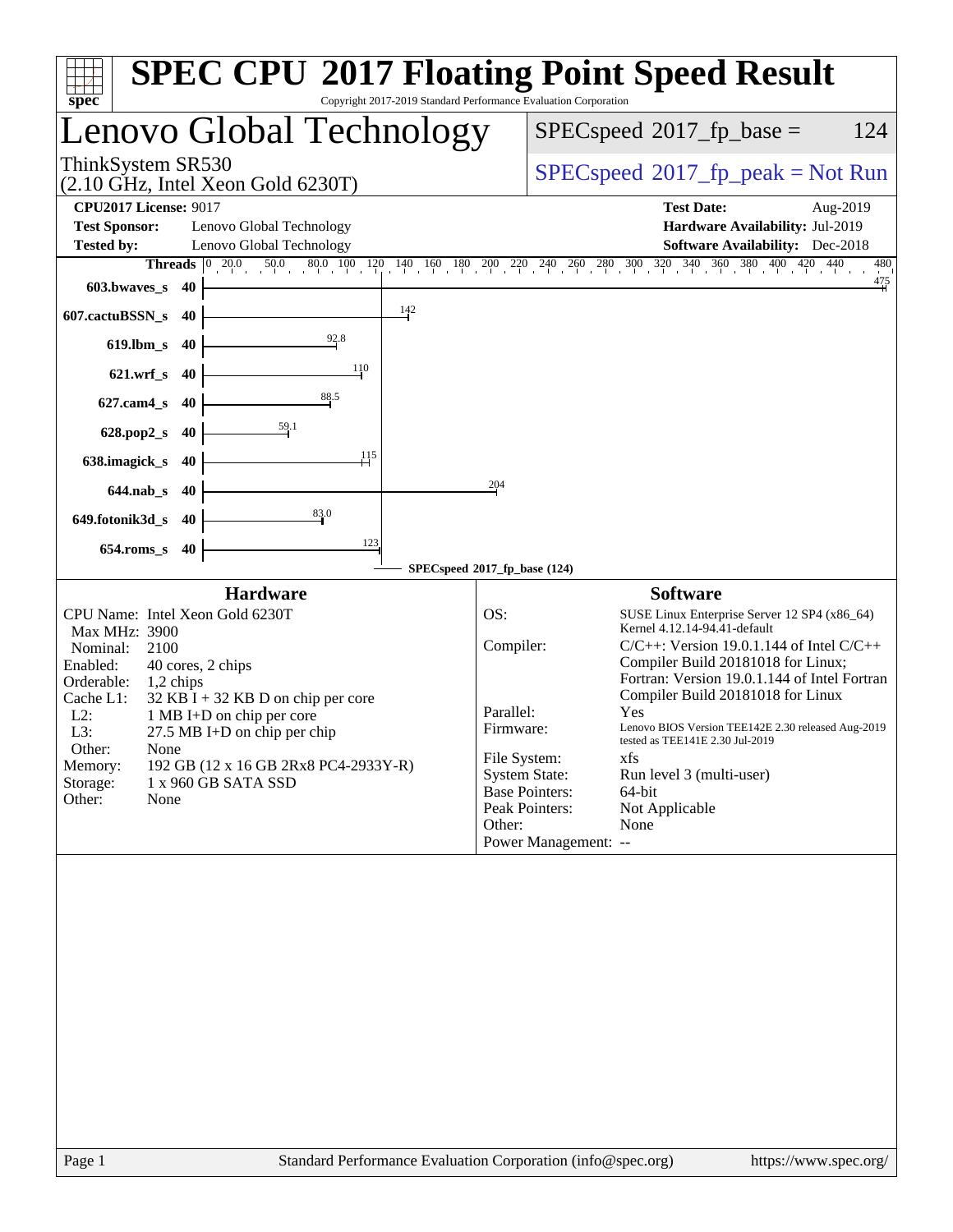

### **[SPEC CPU](http://www.spec.org/auto/cpu2017/Docs/result-fields.html#SPECCPU2017FloatingPointSpeedResult)[2017 Floating Point Speed Result](http://www.spec.org/auto/cpu2017/Docs/result-fields.html#SPECCPU2017FloatingPointSpeedResult)** Copyright 2017-2019 Standard Performance Evaluation Corporation

# Lenovo Global Technology

(2.10 GHz, Intel Xeon Gold 6230T)

 $SPEC speed^{\circ}2017\_fp\_base = 124$ 

### ThinkSystem SR530<br>  $SPEC speed^{\circ}2017$  [p\_peak = Not Run

**[Test Sponsor:](http://www.spec.org/auto/cpu2017/Docs/result-fields.html#TestSponsor)** Lenovo Global Technology **[Hardware Availability:](http://www.spec.org/auto/cpu2017/Docs/result-fields.html#HardwareAvailability)** Jul-2019 **[Tested by:](http://www.spec.org/auto/cpu2017/Docs/result-fields.html#Testedby)** Lenovo Global Technology **[Software Availability:](http://www.spec.org/auto/cpu2017/Docs/result-fields.html#SoftwareAvailability)** Dec-2018

**[CPU2017 License:](http://www.spec.org/auto/cpu2017/Docs/result-fields.html#CPU2017License)** 9017 **[Test Date:](http://www.spec.org/auto/cpu2017/Docs/result-fields.html#TestDate)** Aug-2019

### **[Results Table](http://www.spec.org/auto/cpu2017/Docs/result-fields.html#ResultsTable)**

|                          | <b>Base</b>                 |                |                |                |            |                | <b>Peak</b> |                |                |              |                |              |                |              |
|--------------------------|-----------------------------|----------------|----------------|----------------|------------|----------------|-------------|----------------|----------------|--------------|----------------|--------------|----------------|--------------|
| <b>Benchmark</b>         | <b>Threads</b>              | <b>Seconds</b> | Ratio          | <b>Seconds</b> | Ratio      | <b>Seconds</b> | Ratio       | <b>Threads</b> | <b>Seconds</b> | <b>Ratio</b> | <b>Seconds</b> | <b>Ratio</b> | <b>Seconds</b> | <b>Ratio</b> |
| 603.bwayes_s             | 40                          | 124            | 475            | 125            | 473        | 124            | 475         |                |                |              |                |              |                |              |
| 607.cactuBSSN s          | 40                          | <b>117</b>     | 142            | 117            | 142        | 117            | 143         |                |                |              |                |              |                |              |
| $619.$ lbm s             | 40                          | 56.4           | 92.9           | 56.5           | 92.8       | 56.4           | 92.8        |                |                |              |                |              |                |              |
| $621.wrf$ s              | 40                          | 121            | 110            | 120            | <u>110</u> | 120            | 110         |                |                |              |                |              |                |              |
| $627$ .cam $4 \text{ s}$ | 40                          | 100            | 88.5           | 101            | 88.0       | 99.9           | 88.7        |                |                |              |                |              |                |              |
| $628.pop2_s$             | 40                          | 199            | 59.6           | 201            | 59.0       | 201            | 59.1        |                |                |              |                |              |                |              |
| 638.imagick_s            | 40                          | 125            | 115            | 130            | 111        | 125            | 115         |                |                |              |                |              |                |              |
| $644$ .nab s             | 40                          | 85.5           | 204            | 85.5           | 204        | 85.5           | 204         |                |                |              |                |              |                |              |
| 649.fotonik3d_s          | 40                          | 110            | 83.0           | 110            | 82.5       | 109            | 83.8        |                |                |              |                |              |                |              |
| $654$ .roms_s            | 40                          | 128            | 123            | 128            | 123        | 129            | 122         |                |                |              |                |              |                |              |
|                          | $SPECspeed*2017_fp\_base =$ |                | 124            |                |            |                |             |                |                |              |                |              |                |              |
|                          | $SPECspeed*2017_fp\_peak =$ |                | <b>Not Run</b> |                |            |                |             |                |                |              |                |              |                |              |

Results appear in the [order in which they were run.](http://www.spec.org/auto/cpu2017/Docs/result-fields.html#RunOrder) Bold underlined text [indicates a median measurement](http://www.spec.org/auto/cpu2017/Docs/result-fields.html#Median).

### **[Operating System Notes](http://www.spec.org/auto/cpu2017/Docs/result-fields.html#OperatingSystemNotes)**

Stack size set to unlimited using "ulimit -s unlimited"

### **[General Notes](http://www.spec.org/auto/cpu2017/Docs/result-fields.html#GeneralNotes)**

Environment variables set by runcpu before the start of the run: KMP\_AFFINITY = "granularity=fine,compact" LD\_LIBRARY\_PATH = "/home/cpu2017-1.0.5-ic19.0u1/lib/intel64" OMP\_STACKSIZE = "192M"

 Binaries compiled on a system with 1x Intel Core i9-7900X CPU + 32GB RAM memory using Redhat Enterprise Linux 7.5 Transparent Huge Pages enabled by default Prior to runcpu invocation Filesystem page cache synced and cleared with: sync; echo 3> /proc/sys/vm/drop\_caches NA: The test sponsor attests, as of date of publication, that CVE-2017-5754 (Meltdown) is mitigated in the system as tested and documented. Yes: The test sponsor attests, as of date of publication, that CVE-2017-5753 (Spectre variant 1) is mitigated in the system as tested and documented. Yes: The test sponsor attests, as of date of publication, that CVE-2017-5715 (Spectre variant 2) is mitigated in the system as tested and documented. Yes: The test sponsor attests, as of date of publication, that CVE-2018-3640 (Spectre variant 3a) is mitigated in the system as tested and documented. Yes: The test sponsor attests, as of date of publication, that CVE-2018-3639 (Spectre variant 4) is mitigated in the system as tested and documented.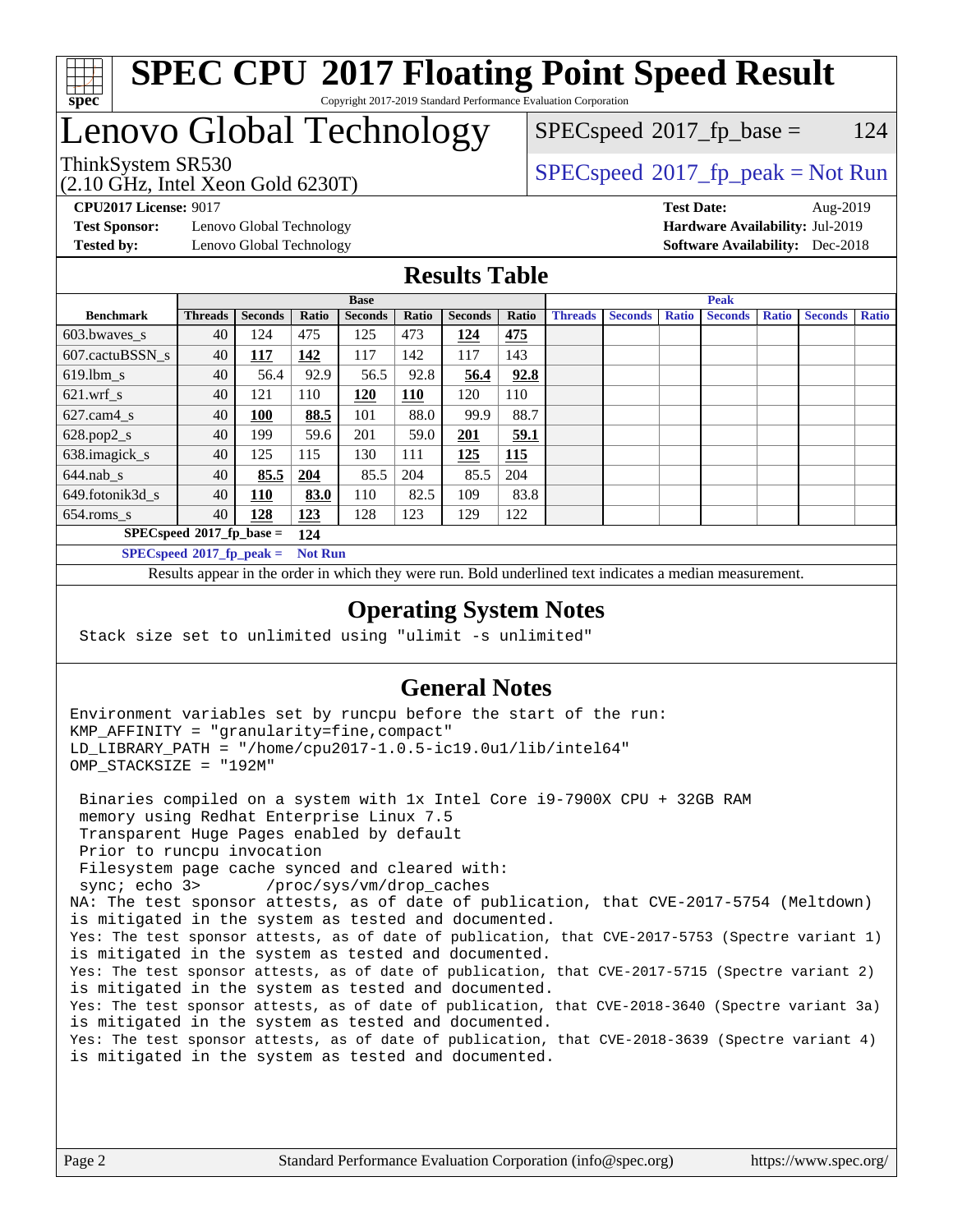|                                                                                                                                                                                                                                                                                                                                                                 | Lenovo Global Technology | $SPEC speed^{\circ}2017\_fp\_base =$                                                                                                                        | 124 |  |  |  |
|-----------------------------------------------------------------------------------------------------------------------------------------------------------------------------------------------------------------------------------------------------------------------------------------------------------------------------------------------------------------|--------------------------|-------------------------------------------------------------------------------------------------------------------------------------------------------------|-----|--|--|--|
| ThinkSystem SR530<br>$(2.10 \text{ GHz}, \text{Intel Xeon Gold } 6230 \text{T})$                                                                                                                                                                                                                                                                                |                          | $SPEC speed^{\circ}2017\_fp\_peak = Not Run$                                                                                                                |     |  |  |  |
| <b>CPU2017 License: 9017</b>                                                                                                                                                                                                                                                                                                                                    |                          | <b>Test Date:</b><br>Aug-2019                                                                                                                               |     |  |  |  |
| <b>Test Sponsor:</b><br>Lenovo Global Technology                                                                                                                                                                                                                                                                                                                |                          | Hardware Availability: Jul-2019                                                                                                                             |     |  |  |  |
| <b>Tested by:</b><br>Lenovo Global Technology                                                                                                                                                                                                                                                                                                                   |                          | <b>Software Availability:</b> Dec-2018                                                                                                                      |     |  |  |  |
|                                                                                                                                                                                                                                                                                                                                                                 | <b>Platform Notes</b>    |                                                                                                                                                             |     |  |  |  |
| BIOS configuration:<br>Choose Operating Mode set to Maximum Performance<br>Choose Operating Mode set to Custom Mode<br>MONITOR/MWAIT set to Enable<br>Hyper-Threading set to Disable<br>Sysinfo program /home/cpu2017-1.0.5-ic19.0ul/bin/sysinfo<br>Rev: r5974 of 2018-05-19 9bcde8f2999c33d61f64985e45859ea9<br>running on linux-zitb Wed Aug 14 22:20:58 2019 |                          |                                                                                                                                                             |     |  |  |  |
| SUT (System Under Test) info as seen by some common utilities.<br>For more information on this section, see<br>https://www.spec.org/cpu2017/Docs/config.html#sysinfo                                                                                                                                                                                            |                          |                                                                                                                                                             |     |  |  |  |
| From /proc/cpuinfo<br>model name : Intel(R) Xeon(R) Gold 6230T CPU @ 2.10GHz<br>"physical id"s (chips)<br>2<br>40 "processors"<br>cpu cores : 20                                                                                                                                                                                                                |                          | cores, siblings (Caution: counting these is hw and system dependent. The following<br>excerpts from /proc/cpuinfo might not be reliable. Use with caution.) |     |  |  |  |
| siblings : 20                                                                                                                                                                                                                                                                                                                                                   |                          | physical 0: cores 0 1 2 3 4 8 9 10 11 12 16 17 18 19 20 24 25 26 27 28                                                                                      |     |  |  |  |
| From lscpu:                                                                                                                                                                                                                                                                                                                                                     |                          | physical 1: cores 0 1 2 3 4 8 9 10 11 12 16 17 18 19 20 24 25 26 27 28                                                                                      |     |  |  |  |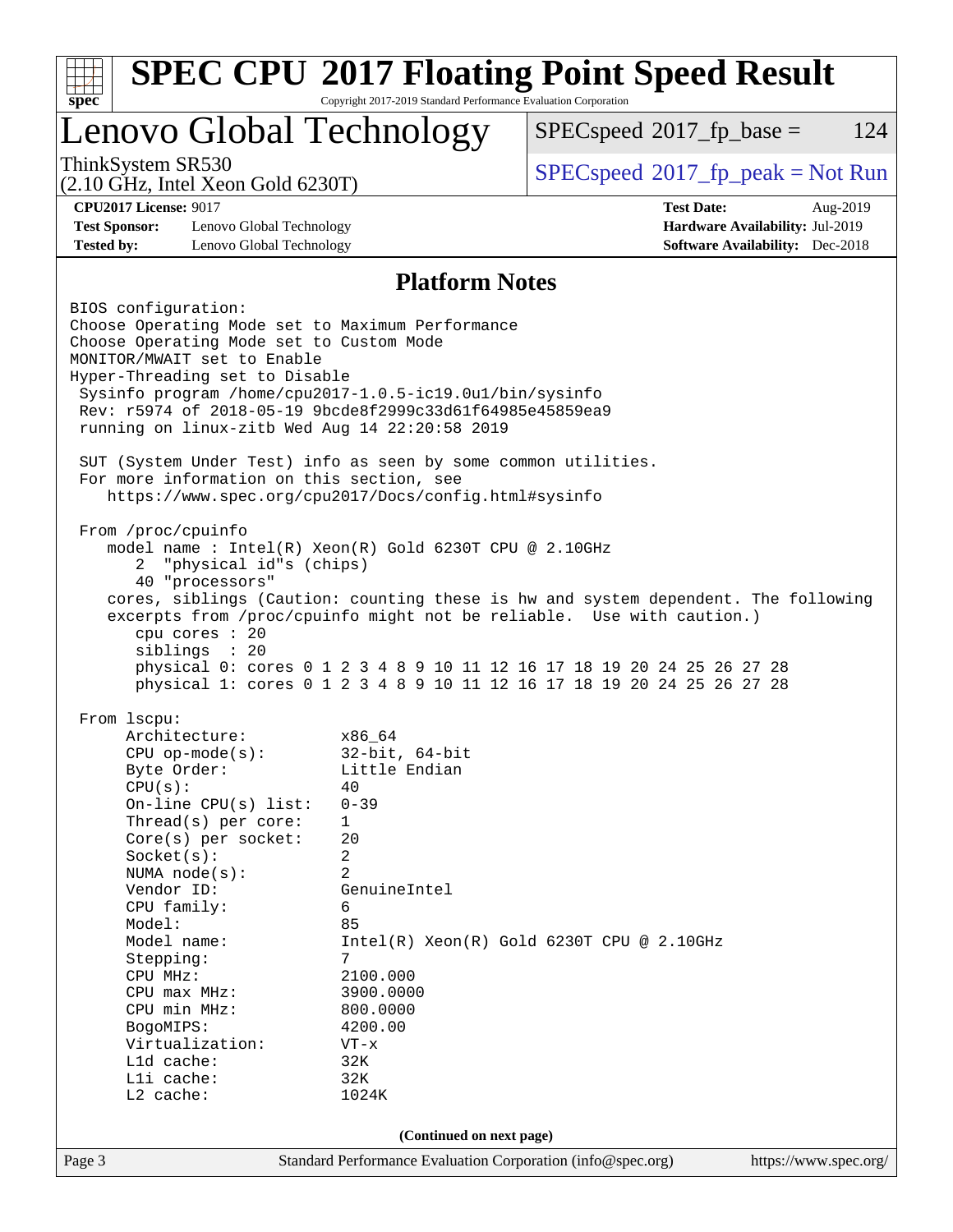| <b>SPEC CPU®2017 Floating Point Speed Result</b><br>Copyright 2017-2019 Standard Performance Evaluation Corporation<br>spec®                                                                                                                                                                                                                                                                                                                                                                                                                                                                                                                                                                                                                                                                                                                                                                                                                                                                                                                                                                                                                                                                                                                                                                                                                                                                                                                                                                                                                                                                                                                                                                                                                                                                                                                                                                                                                                           |                                                                                                            |  |  |  |  |  |  |
|------------------------------------------------------------------------------------------------------------------------------------------------------------------------------------------------------------------------------------------------------------------------------------------------------------------------------------------------------------------------------------------------------------------------------------------------------------------------------------------------------------------------------------------------------------------------------------------------------------------------------------------------------------------------------------------------------------------------------------------------------------------------------------------------------------------------------------------------------------------------------------------------------------------------------------------------------------------------------------------------------------------------------------------------------------------------------------------------------------------------------------------------------------------------------------------------------------------------------------------------------------------------------------------------------------------------------------------------------------------------------------------------------------------------------------------------------------------------------------------------------------------------------------------------------------------------------------------------------------------------------------------------------------------------------------------------------------------------------------------------------------------------------------------------------------------------------------------------------------------------------------------------------------------------------------------------------------------------|------------------------------------------------------------------------------------------------------------|--|--|--|--|--|--|
| Lenovo Global Technology                                                                                                                                                                                                                                                                                                                                                                                                                                                                                                                                                                                                                                                                                                                                                                                                                                                                                                                                                                                                                                                                                                                                                                                                                                                                                                                                                                                                                                                                                                                                                                                                                                                                                                                                                                                                                                                                                                                                               | $SPEC speed^{\circ}2017$ _fp_base =<br>124                                                                 |  |  |  |  |  |  |
| ThinkSystem SR530<br>$(2.10 \text{ GHz}, \text{Intel Xeon Gold } 6230 \text{T})$                                                                                                                                                                                                                                                                                                                                                                                                                                                                                                                                                                                                                                                                                                                                                                                                                                                                                                                                                                                                                                                                                                                                                                                                                                                                                                                                                                                                                                                                                                                                                                                                                                                                                                                                                                                                                                                                                       | $SPEC speed$ <sup>®</sup> 2017_fp_peak = Not Run                                                           |  |  |  |  |  |  |
| <b>CPU2017 License: 9017</b><br><b>Test Sponsor:</b><br>Lenovo Global Technology<br><b>Tested by:</b><br>Lenovo Global Technology                                                                                                                                                                                                                                                                                                                                                                                                                                                                                                                                                                                                                                                                                                                                                                                                                                                                                                                                                                                                                                                                                                                                                                                                                                                                                                                                                                                                                                                                                                                                                                                                                                                                                                                                                                                                                                      | <b>Test Date:</b><br>Aug-2019<br>Hardware Availability: Jul-2019<br><b>Software Availability:</b> Dec-2018 |  |  |  |  |  |  |
| <b>Platform Notes (Continued)</b>                                                                                                                                                                                                                                                                                                                                                                                                                                                                                                                                                                                                                                                                                                                                                                                                                                                                                                                                                                                                                                                                                                                                                                                                                                                                                                                                                                                                                                                                                                                                                                                                                                                                                                                                                                                                                                                                                                                                      |                                                                                                            |  |  |  |  |  |  |
| L3 cache:<br>28160K<br>NUMA $node0$ $CPU(s)$ :<br>$0 - 19$<br>NUMA nodel CPU(s):<br>$20 - 39$<br>Flags:<br>pat pse36 clflush dts acpi mmx fxsr sse sse2 ss ht tm pbe syscall nx pdpelgb rdtscp<br>lm constant_tsc art arch_perfmon pebs bts rep_good nopl xtopology nonstop_tsc cpuid<br>aperfmperf pni pclmulqdq dtes64 monitor ds_cpl vmx smx est tm2 ssse3 sdbg fma cx16<br>xtpr pdcm pcid dca sse4_1 sse4_2 x2apic movbe popcnt tsc_deadline_timer aes xsave<br>avx f16c rdrand lahf_lm abm 3dnowprefetch cpuid_fault epb cat_13 cdp_13<br>invpcid_single intel_ppin ssbd mba ibrs ibpb stibp tpr_shadow vnmi flexpriority ept<br>vpid fsgsbase tsc_adjust bmil hle avx2 smep bmi2 erms invpcid rtm cqm mpx rdt_a<br>avx512f avx512dq rdseed adx smap clflushopt clwb intel_pt avx512cd avx512bw avx512vl<br>xsaveopt xsavec xgetbvl xsaves cqm_llc cqm_occup_llc cqm_mbm_total cqm_mbm_local<br>dtherm ida arat pln pts pku ospke avx512_vnni flush_lld arch_capabilities<br>/proc/cpuinfo cache data<br>cache size : 28160 KB<br>From numactl --hardware WARNING: a numactl 'node' might or might not correspond to a<br>physical chip.<br>$available: 2 nodes (0-1)$<br>node 0 cpus: 0 1 2 3 4 5 6 7 8 9 10 11 12 13 14 15 16 17 18 19<br>node 0 size: 96345 MB<br>node 0 free: 95781 MB<br>node 1 cpus: 20 21 22 23 24 25 26 27 28 29 30 31 32 33 34 35 36 37 38 39<br>node 1 size: 96712 MB<br>node 1 free: 96271 MB<br>node distances:<br>node<br>$\Omega$<br>1<br>0:<br>10<br>21<br>1:<br>21<br>10<br>From /proc/meminfo<br>MemTotal:<br>197690712 kB<br>HugePages_Total:<br>0<br>Hugepagesize:<br>2048 kB<br>From /etc/*release* /etc/*version*<br>SuSE-release:<br>SUSE Linux Enterprise Server 12 (x86_64)<br>$VERSION = 12$<br>PATCHLEVEL = 4<br># This file is deprecated and will be removed in a future service pack or release.<br># Please check /etc/os-release for details about this release.<br>os-release:<br>NAME="SLES"<br>VERSION="12-SP4" | fpu vme de pse tsc msr pae mce cx8 apic sep mtrr pge mca cmov                                              |  |  |  |  |  |  |
| (Continued on next page)                                                                                                                                                                                                                                                                                                                                                                                                                                                                                                                                                                                                                                                                                                                                                                                                                                                                                                                                                                                                                                                                                                                                                                                                                                                                                                                                                                                                                                                                                                                                                                                                                                                                                                                                                                                                                                                                                                                                               |                                                                                                            |  |  |  |  |  |  |
| Page 4<br>Standard Performance Evaluation Corporation (info@spec.org)                                                                                                                                                                                                                                                                                                                                                                                                                                                                                                                                                                                                                                                                                                                                                                                                                                                                                                                                                                                                                                                                                                                                                                                                                                                                                                                                                                                                                                                                                                                                                                                                                                                                                                                                                                                                                                                                                                  | https://www.spec.org/                                                                                      |  |  |  |  |  |  |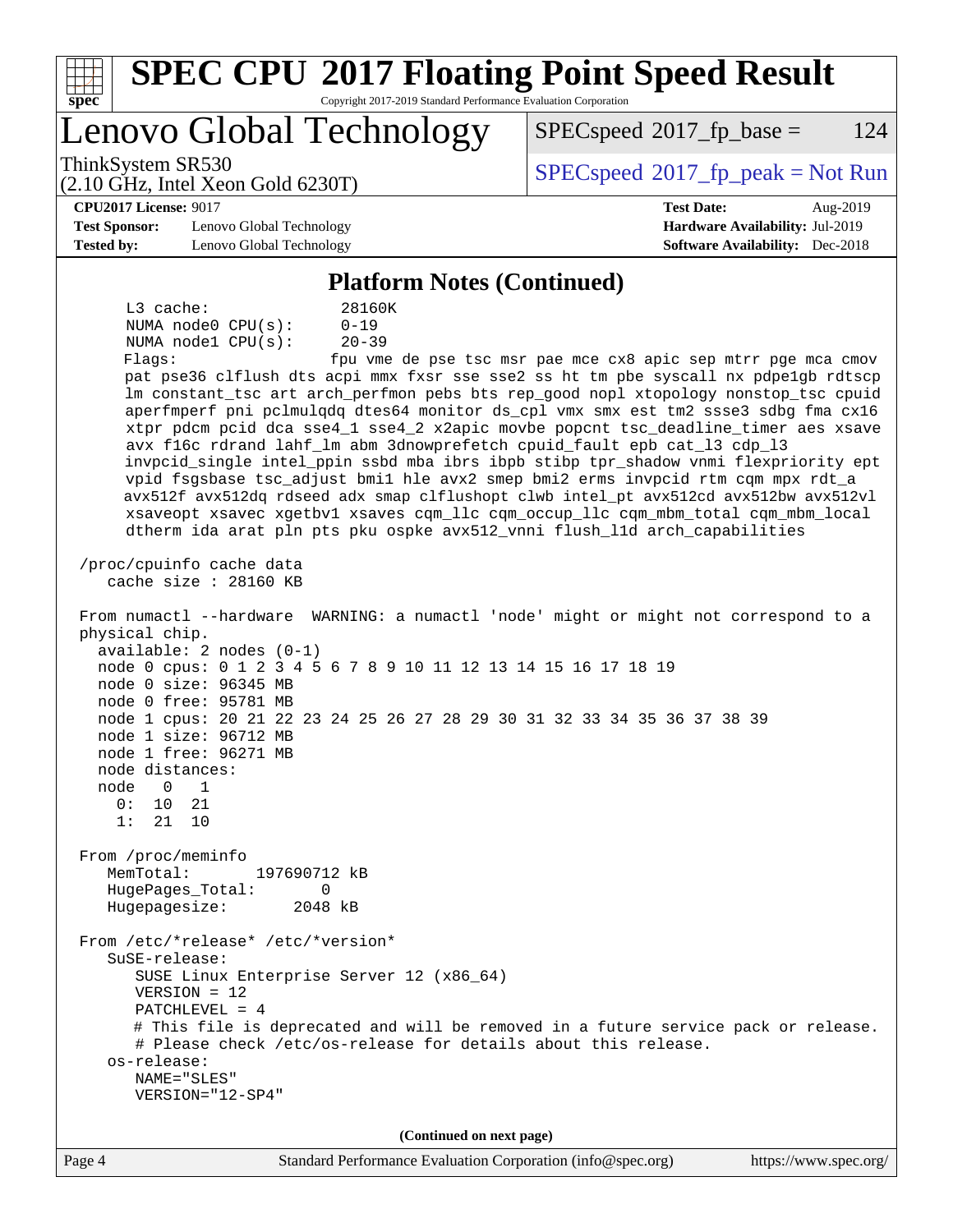

# **[SPEC CPU](http://www.spec.org/auto/cpu2017/Docs/result-fields.html#SPECCPU2017FloatingPointSpeedResult)[2017 Floating Point Speed Result](http://www.spec.org/auto/cpu2017/Docs/result-fields.html#SPECCPU2017FloatingPointSpeedResult)**

Copyright 2017-2019 Standard Performance Evaluation Corporation

Lenovo Global Technology

 $SPECspeed^{\circledcirc}2017_fp\_base = 124$  $SPECspeed^{\circledcirc}2017_fp\_base = 124$ 

(2.10 GHz, Intel Xeon Gold 6230T)

ThinkSystem SR530<br>  $SPEC speed^{\circ}2017$  [p\_peak = Not Run

**[CPU2017 License:](http://www.spec.org/auto/cpu2017/Docs/result-fields.html#CPU2017License)** 9017 **[Test Date:](http://www.spec.org/auto/cpu2017/Docs/result-fields.html#TestDate)** Aug-2019

**[Test Sponsor:](http://www.spec.org/auto/cpu2017/Docs/result-fields.html#TestSponsor)** Lenovo Global Technology **[Hardware Availability:](http://www.spec.org/auto/cpu2017/Docs/result-fields.html#HardwareAvailability)** Jul-2019 **[Tested by:](http://www.spec.org/auto/cpu2017/Docs/result-fields.html#Testedby)** Lenovo Global Technology **[Software Availability:](http://www.spec.org/auto/cpu2017/Docs/result-fields.html#SoftwareAvailability)** Dec-2018

### **[Platform Notes \(Continued\)](http://www.spec.org/auto/cpu2017/Docs/result-fields.html#PlatformNotes)**

 VERSION\_ID="12.4" PRETTY\_NAME="SUSE Linux Enterprise Server 12 SP4" ID="sles" ANSI\_COLOR="0;32" CPE\_NAME="cpe:/o:suse:sles:12:sp4"

uname -a:

 Linux linux-zitb 4.12.14-94.41-default #1 SMP Wed Oct 31 12:25:04 UTC 2018 (3090901) x86\_64 x86\_64 x86\_64 GNU/Linux

Kernel self-reported vulnerability status:

 CVE-2017-5754 (Meltdown): Not affected CVE-2017-5753 (Spectre variant 1): Mitigation: \_\_user pointer sanitization CVE-2017-5715 (Spectre variant 2): Mitigation: Indirect Branch Restricted Speculation, IBPB, IBRS\_FW

run-level 3 Aug 14 22:11

 SPEC is set to: /home/cpu2017-1.0.5-ic19.0u1 Filesystem Type Size Used Avail Use% Mounted on /dev/sda3 xfs 892G 50G 842G 6% /

 Additional information from dmidecode follows. WARNING: Use caution when you interpret this section. The 'dmidecode' program reads system data which is "intended to allow hardware to be accurately determined", but the intent may not be met, as there are frequent changes to hardware, firmware, and the "DMTF SMBIOS" standard. BIOS Lenovo -[TEE141E-2.30]- 07/02/2019 Memory:

12x SK Hynix HMA82GR7CJR8N-WM 16 GB 2 rank 2933

(End of data from sysinfo program)

### **[Compiler Version Notes](http://www.spec.org/auto/cpu2017/Docs/result-fields.html#CompilerVersionNotes)**

Page 5 Standard Performance Evaluation Corporation [\(info@spec.org\)](mailto:info@spec.org) <https://www.spec.org/> ============================================================================== C | 619.lbm\_s(base) 638.imagick\_s(base) 644.nab\_s(base) ------------------------------------------------------------------------------ Intel(R) C Intel(R) 64 Compiler for applications running on Intel(R)  $64$ , Version 19.0.1.144 Build 20181018 Copyright (C) 1985-2018 Intel Corporation. All rights reserved. ------------------------------------------------------------------------------ ==============================================================================  $C_{++}$ , C, Fortran | 607.cactuBSSN s(base) ------------------------------------------------------------------------------ **(Continued on next page)**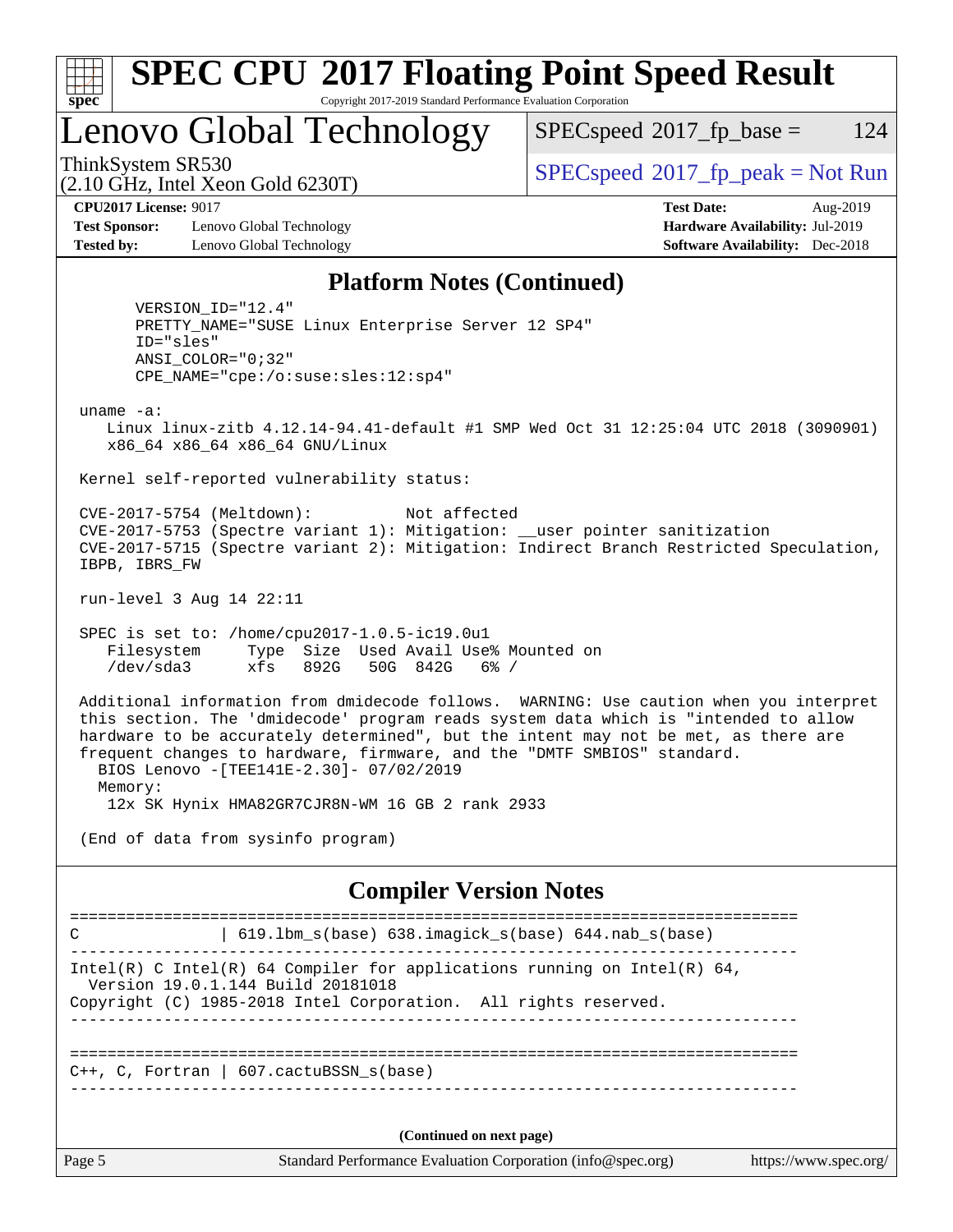

# **[SPEC CPU](http://www.spec.org/auto/cpu2017/Docs/result-fields.html#SPECCPU2017FloatingPointSpeedResult)[2017 Floating Point Speed Result](http://www.spec.org/auto/cpu2017/Docs/result-fields.html#SPECCPU2017FloatingPointSpeedResult)**

Copyright 2017-2019 Standard Performance Evaluation Corporation

# Lenovo Global Technology

 $SPECspeed^{\circ}2017_fp\_base = 124$  $SPECspeed^{\circ}2017_fp\_base = 124$ 

(2.10 GHz, Intel Xeon Gold 6230T)

ThinkSystem SR530<br>  $\begin{array}{c}\n\text{SPEC speed} \text{?} 2017 \text{ fp}_\text{peak} = \text{Not Run} \\
\text{SPEC speed} \text{?} 2017 \text{ fp}_\text{peak} = \text{Not Run} \\
\end{array}$ 

**[Test Sponsor:](http://www.spec.org/auto/cpu2017/Docs/result-fields.html#TestSponsor)** Lenovo Global Technology **[Hardware Availability:](http://www.spec.org/auto/cpu2017/Docs/result-fields.html#HardwareAvailability)** Jul-2019 **[Tested by:](http://www.spec.org/auto/cpu2017/Docs/result-fields.html#Testedby)** Lenovo Global Technology **[Software Availability:](http://www.spec.org/auto/cpu2017/Docs/result-fields.html#SoftwareAvailability)** Dec-2018

**[CPU2017 License:](http://www.spec.org/auto/cpu2017/Docs/result-fields.html#CPU2017License)** 9017 **[Test Date:](http://www.spec.org/auto/cpu2017/Docs/result-fields.html#TestDate)** Aug-2019

### **[Compiler Version Notes \(Continued\)](http://www.spec.org/auto/cpu2017/Docs/result-fields.html#CompilerVersionNotes)**

## **[Base Compiler Invocation](http://www.spec.org/auto/cpu2017/Docs/result-fields.html#BaseCompilerInvocation)**

[C benchmarks](http://www.spec.org/auto/cpu2017/Docs/result-fields.html#Cbenchmarks): [icc -m64 -std=c11](http://www.spec.org/cpu2017/results/res2019q3/cpu2017-20190902-17586.flags.html#user_CCbase_intel_icc_64bit_c11_33ee0cdaae7deeeab2a9725423ba97205ce30f63b9926c2519791662299b76a0318f32ddfffdc46587804de3178b4f9328c46fa7c2b0cd779d7a61945c91cd35)

[Fortran benchmarks](http://www.spec.org/auto/cpu2017/Docs/result-fields.html#Fortranbenchmarks): [ifort -m64](http://www.spec.org/cpu2017/results/res2019q3/cpu2017-20190902-17586.flags.html#user_FCbase_intel_ifort_64bit_24f2bb282fbaeffd6157abe4f878425411749daecae9a33200eee2bee2fe76f3b89351d69a8130dd5949958ce389cf37ff59a95e7a40d588e8d3a57e0c3fd751)

[Benchmarks using both Fortran and C](http://www.spec.org/auto/cpu2017/Docs/result-fields.html#BenchmarksusingbothFortranandC): [ifort -m64](http://www.spec.org/cpu2017/results/res2019q3/cpu2017-20190902-17586.flags.html#user_CC_FCbase_intel_ifort_64bit_24f2bb282fbaeffd6157abe4f878425411749daecae9a33200eee2bee2fe76f3b89351d69a8130dd5949958ce389cf37ff59a95e7a40d588e8d3a57e0c3fd751) [icc -m64 -std=c11](http://www.spec.org/cpu2017/results/res2019q3/cpu2017-20190902-17586.flags.html#user_CC_FCbase_intel_icc_64bit_c11_33ee0cdaae7deeeab2a9725423ba97205ce30f63b9926c2519791662299b76a0318f32ddfffdc46587804de3178b4f9328c46fa7c2b0cd779d7a61945c91cd35)

[Benchmarks using Fortran, C, and C++:](http://www.spec.org/auto/cpu2017/Docs/result-fields.html#BenchmarksusingFortranCandCXX) [icpc -m64](http://www.spec.org/cpu2017/results/res2019q3/cpu2017-20190902-17586.flags.html#user_CC_CXX_FCbase_intel_icpc_64bit_4ecb2543ae3f1412ef961e0650ca070fec7b7afdcd6ed48761b84423119d1bf6bdf5cad15b44d48e7256388bc77273b966e5eb805aefd121eb22e9299b2ec9d9) [icc -m64 -std=c11](http://www.spec.org/cpu2017/results/res2019q3/cpu2017-20190902-17586.flags.html#user_CC_CXX_FCbase_intel_icc_64bit_c11_33ee0cdaae7deeeab2a9725423ba97205ce30f63b9926c2519791662299b76a0318f32ddfffdc46587804de3178b4f9328c46fa7c2b0cd779d7a61945c91cd35) [ifort -m64](http://www.spec.org/cpu2017/results/res2019q3/cpu2017-20190902-17586.flags.html#user_CC_CXX_FCbase_intel_ifort_64bit_24f2bb282fbaeffd6157abe4f878425411749daecae9a33200eee2bee2fe76f3b89351d69a8130dd5949958ce389cf37ff59a95e7a40d588e8d3a57e0c3fd751)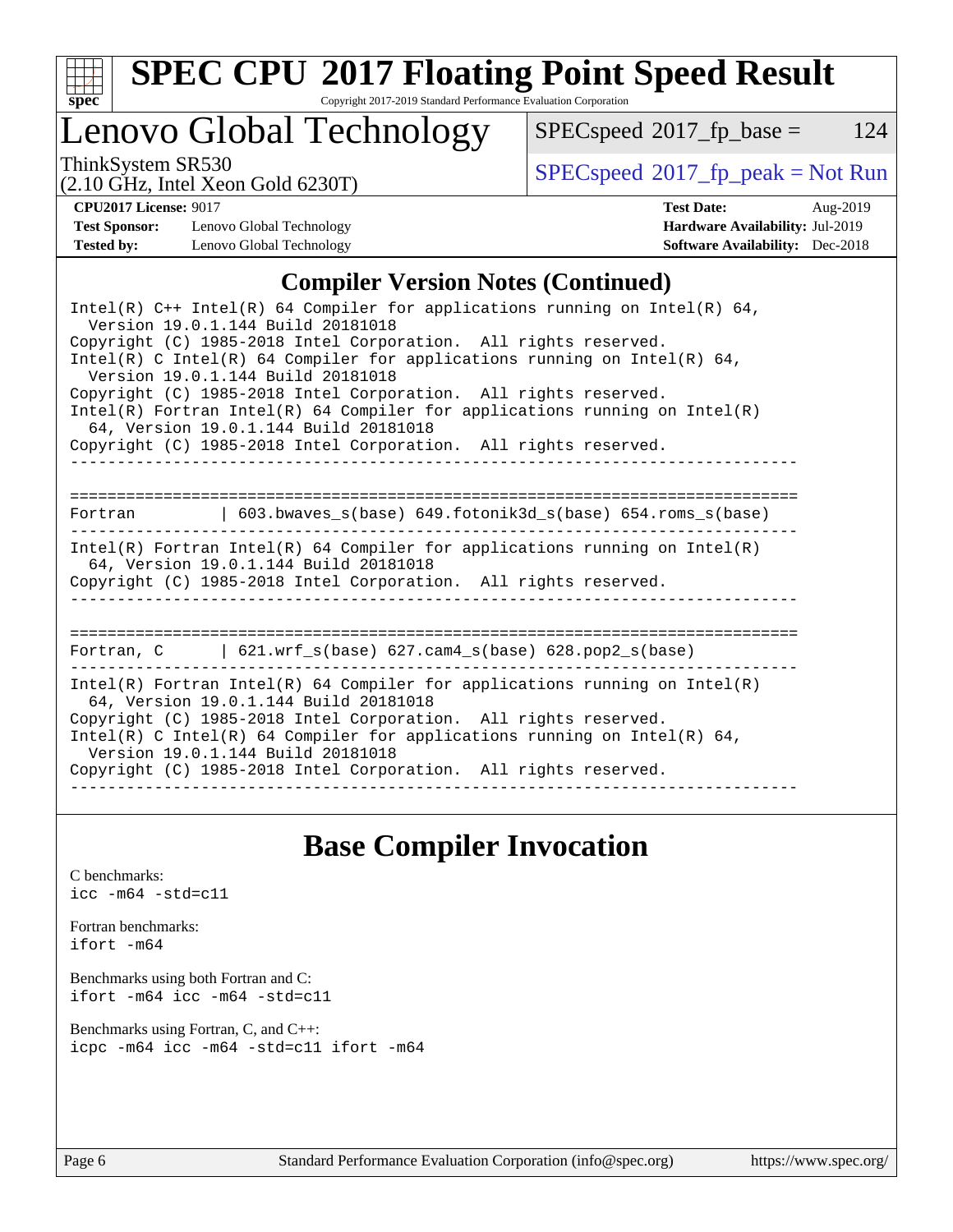

### **[SPEC CPU](http://www.spec.org/auto/cpu2017/Docs/result-fields.html#SPECCPU2017FloatingPointSpeedResult)[2017 Floating Point Speed Result](http://www.spec.org/auto/cpu2017/Docs/result-fields.html#SPECCPU2017FloatingPointSpeedResult)** Copyright 2017-2019 Standard Performance Evaluation Corporation

# Lenovo Global Technology

(2.10 GHz, Intel Xeon Gold 6230T)

 $SPEC speed^{\circ}2017\_fp\_base = 124$ 

ThinkSystem SR530<br>  $SPEC speed^{\circ}2017$  [p\_peak = Not Run

**[Test Sponsor:](http://www.spec.org/auto/cpu2017/Docs/result-fields.html#TestSponsor)** Lenovo Global Technology **[Hardware Availability:](http://www.spec.org/auto/cpu2017/Docs/result-fields.html#HardwareAvailability)** Jul-2019 **[Tested by:](http://www.spec.org/auto/cpu2017/Docs/result-fields.html#Testedby)** Lenovo Global Technology **[Software Availability:](http://www.spec.org/auto/cpu2017/Docs/result-fields.html#SoftwareAvailability)** Dec-2018

**[CPU2017 License:](http://www.spec.org/auto/cpu2017/Docs/result-fields.html#CPU2017License)** 9017 **[Test Date:](http://www.spec.org/auto/cpu2017/Docs/result-fields.html#TestDate)** Aug-2019

## **[Base Portability Flags](http://www.spec.org/auto/cpu2017/Docs/result-fields.html#BasePortabilityFlags)**

 603.bwaves\_s: [-DSPEC\\_LP64](http://www.spec.org/cpu2017/results/res2019q3/cpu2017-20190902-17586.flags.html#suite_basePORTABILITY603_bwaves_s_DSPEC_LP64) 607.cactuBSSN\_s: [-DSPEC\\_LP64](http://www.spec.org/cpu2017/results/res2019q3/cpu2017-20190902-17586.flags.html#suite_basePORTABILITY607_cactuBSSN_s_DSPEC_LP64) 619.lbm\_s: [-DSPEC\\_LP64](http://www.spec.org/cpu2017/results/res2019q3/cpu2017-20190902-17586.flags.html#suite_basePORTABILITY619_lbm_s_DSPEC_LP64) 621.wrf\_s: [-DSPEC\\_LP64](http://www.spec.org/cpu2017/results/res2019q3/cpu2017-20190902-17586.flags.html#suite_basePORTABILITY621_wrf_s_DSPEC_LP64) [-DSPEC\\_CASE\\_FLAG](http://www.spec.org/cpu2017/results/res2019q3/cpu2017-20190902-17586.flags.html#b621.wrf_s_baseCPORTABILITY_DSPEC_CASE_FLAG) [-convert big\\_endian](http://www.spec.org/cpu2017/results/res2019q3/cpu2017-20190902-17586.flags.html#user_baseFPORTABILITY621_wrf_s_convert_big_endian_c3194028bc08c63ac5d04de18c48ce6d347e4e562e8892b8bdbdc0214820426deb8554edfa529a3fb25a586e65a3d812c835984020483e7e73212c4d31a38223) 627.cam4\_s: [-DSPEC\\_LP64](http://www.spec.org/cpu2017/results/res2019q3/cpu2017-20190902-17586.flags.html#suite_basePORTABILITY627_cam4_s_DSPEC_LP64) [-DSPEC\\_CASE\\_FLAG](http://www.spec.org/cpu2017/results/res2019q3/cpu2017-20190902-17586.flags.html#b627.cam4_s_baseCPORTABILITY_DSPEC_CASE_FLAG) 628.pop2\_s: [-DSPEC\\_LP64](http://www.spec.org/cpu2017/results/res2019q3/cpu2017-20190902-17586.flags.html#suite_basePORTABILITY628_pop2_s_DSPEC_LP64) [-DSPEC\\_CASE\\_FLAG](http://www.spec.org/cpu2017/results/res2019q3/cpu2017-20190902-17586.flags.html#b628.pop2_s_baseCPORTABILITY_DSPEC_CASE_FLAG) [-convert big\\_endian](http://www.spec.org/cpu2017/results/res2019q3/cpu2017-20190902-17586.flags.html#user_baseFPORTABILITY628_pop2_s_convert_big_endian_c3194028bc08c63ac5d04de18c48ce6d347e4e562e8892b8bdbdc0214820426deb8554edfa529a3fb25a586e65a3d812c835984020483e7e73212c4d31a38223) [-assume byterecl](http://www.spec.org/cpu2017/results/res2019q3/cpu2017-20190902-17586.flags.html#user_baseFPORTABILITY628_pop2_s_assume_byterecl_7e47d18b9513cf18525430bbf0f2177aa9bf368bc7a059c09b2c06a34b53bd3447c950d3f8d6c70e3faf3a05c8557d66a5798b567902e8849adc142926523472) 638.imagick\_s: [-DSPEC\\_LP64](http://www.spec.org/cpu2017/results/res2019q3/cpu2017-20190902-17586.flags.html#suite_basePORTABILITY638_imagick_s_DSPEC_LP64) 644.nab\_s: [-DSPEC\\_LP64](http://www.spec.org/cpu2017/results/res2019q3/cpu2017-20190902-17586.flags.html#suite_basePORTABILITY644_nab_s_DSPEC_LP64) 649.fotonik3d\_s: [-DSPEC\\_LP64](http://www.spec.org/cpu2017/results/res2019q3/cpu2017-20190902-17586.flags.html#suite_basePORTABILITY649_fotonik3d_s_DSPEC_LP64) 654.roms\_s: [-DSPEC\\_LP64](http://www.spec.org/cpu2017/results/res2019q3/cpu2017-20190902-17586.flags.html#suite_basePORTABILITY654_roms_s_DSPEC_LP64)

# **[Base Optimization Flags](http://www.spec.org/auto/cpu2017/Docs/result-fields.html#BaseOptimizationFlags)**

[C benchmarks](http://www.spec.org/auto/cpu2017/Docs/result-fields.html#Cbenchmarks):

[-xCORE-AVX512](http://www.spec.org/cpu2017/results/res2019q3/cpu2017-20190902-17586.flags.html#user_CCbase_f-xCORE-AVX512) [-ipo](http://www.spec.org/cpu2017/results/res2019q3/cpu2017-20190902-17586.flags.html#user_CCbase_f-ipo) [-O3](http://www.spec.org/cpu2017/results/res2019q3/cpu2017-20190902-17586.flags.html#user_CCbase_f-O3) [-no-prec-div](http://www.spec.org/cpu2017/results/res2019q3/cpu2017-20190902-17586.flags.html#user_CCbase_f-no-prec-div) [-qopt-prefetch](http://www.spec.org/cpu2017/results/res2019q3/cpu2017-20190902-17586.flags.html#user_CCbase_f-qopt-prefetch) [-ffinite-math-only](http://www.spec.org/cpu2017/results/res2019q3/cpu2017-20190902-17586.flags.html#user_CCbase_f_finite_math_only_cb91587bd2077682c4b38af759c288ed7c732db004271a9512da14a4f8007909a5f1427ecbf1a0fb78ff2a814402c6114ac565ca162485bbcae155b5e4258871) [-qopt-mem-layout-trans=4](http://www.spec.org/cpu2017/results/res2019q3/cpu2017-20190902-17586.flags.html#user_CCbase_f-qopt-mem-layout-trans_fa39e755916c150a61361b7846f310bcdf6f04e385ef281cadf3647acec3f0ae266d1a1d22d972a7087a248fd4e6ca390a3634700869573d231a252c784941a8) [-qopenmp](http://www.spec.org/cpu2017/results/res2019q3/cpu2017-20190902-17586.flags.html#user_CCbase_qopenmp_16be0c44f24f464004c6784a7acb94aca937f053568ce72f94b139a11c7c168634a55f6653758ddd83bcf7b8463e8028bb0b48b77bcddc6b78d5d95bb1df2967) [-DSPEC\\_OPENMP](http://www.spec.org/cpu2017/results/res2019q3/cpu2017-20190902-17586.flags.html#suite_CCbase_DSPEC_OPENMP)

[Fortran benchmarks](http://www.spec.org/auto/cpu2017/Docs/result-fields.html#Fortranbenchmarks):

[-DSPEC\\_OPENMP](http://www.spec.org/cpu2017/results/res2019q3/cpu2017-20190902-17586.flags.html#suite_FCbase_DSPEC_OPENMP) [-xCORE-AVX512](http://www.spec.org/cpu2017/results/res2019q3/cpu2017-20190902-17586.flags.html#user_FCbase_f-xCORE-AVX512) [-ipo](http://www.spec.org/cpu2017/results/res2019q3/cpu2017-20190902-17586.flags.html#user_FCbase_f-ipo) [-O3](http://www.spec.org/cpu2017/results/res2019q3/cpu2017-20190902-17586.flags.html#user_FCbase_f-O3) [-no-prec-div](http://www.spec.org/cpu2017/results/res2019q3/cpu2017-20190902-17586.flags.html#user_FCbase_f-no-prec-div) [-qopt-prefetch](http://www.spec.org/cpu2017/results/res2019q3/cpu2017-20190902-17586.flags.html#user_FCbase_f-qopt-prefetch) [-ffinite-math-only](http://www.spec.org/cpu2017/results/res2019q3/cpu2017-20190902-17586.flags.html#user_FCbase_f_finite_math_only_cb91587bd2077682c4b38af759c288ed7c732db004271a9512da14a4f8007909a5f1427ecbf1a0fb78ff2a814402c6114ac565ca162485bbcae155b5e4258871) [-qopt-mem-layout-trans=4](http://www.spec.org/cpu2017/results/res2019q3/cpu2017-20190902-17586.flags.html#user_FCbase_f-qopt-mem-layout-trans_fa39e755916c150a61361b7846f310bcdf6f04e385ef281cadf3647acec3f0ae266d1a1d22d972a7087a248fd4e6ca390a3634700869573d231a252c784941a8) [-qopenmp](http://www.spec.org/cpu2017/results/res2019q3/cpu2017-20190902-17586.flags.html#user_FCbase_qopenmp_16be0c44f24f464004c6784a7acb94aca937f053568ce72f94b139a11c7c168634a55f6653758ddd83bcf7b8463e8028bb0b48b77bcddc6b78d5d95bb1df2967) [-nostandard-realloc-lhs](http://www.spec.org/cpu2017/results/res2019q3/cpu2017-20190902-17586.flags.html#user_FCbase_f_2003_std_realloc_82b4557e90729c0f113870c07e44d33d6f5a304b4f63d4c15d2d0f1fab99f5daaed73bdb9275d9ae411527f28b936061aa8b9c8f2d63842963b95c9dd6426b8a)

[Benchmarks using both Fortran and C](http://www.spec.org/auto/cpu2017/Docs/result-fields.html#BenchmarksusingbothFortranandC):

[-xCORE-AVX512](http://www.spec.org/cpu2017/results/res2019q3/cpu2017-20190902-17586.flags.html#user_CC_FCbase_f-xCORE-AVX512) [-ipo](http://www.spec.org/cpu2017/results/res2019q3/cpu2017-20190902-17586.flags.html#user_CC_FCbase_f-ipo) [-O3](http://www.spec.org/cpu2017/results/res2019q3/cpu2017-20190902-17586.flags.html#user_CC_FCbase_f-O3) [-no-prec-div](http://www.spec.org/cpu2017/results/res2019q3/cpu2017-20190902-17586.flags.html#user_CC_FCbase_f-no-prec-div) [-qopt-prefetch](http://www.spec.org/cpu2017/results/res2019q3/cpu2017-20190902-17586.flags.html#user_CC_FCbase_f-qopt-prefetch) [-ffinite-math-only](http://www.spec.org/cpu2017/results/res2019q3/cpu2017-20190902-17586.flags.html#user_CC_FCbase_f_finite_math_only_cb91587bd2077682c4b38af759c288ed7c732db004271a9512da14a4f8007909a5f1427ecbf1a0fb78ff2a814402c6114ac565ca162485bbcae155b5e4258871) [-qopt-mem-layout-trans=4](http://www.spec.org/cpu2017/results/res2019q3/cpu2017-20190902-17586.flags.html#user_CC_FCbase_f-qopt-mem-layout-trans_fa39e755916c150a61361b7846f310bcdf6f04e385ef281cadf3647acec3f0ae266d1a1d22d972a7087a248fd4e6ca390a3634700869573d231a252c784941a8) [-qopenmp](http://www.spec.org/cpu2017/results/res2019q3/cpu2017-20190902-17586.flags.html#user_CC_FCbase_qopenmp_16be0c44f24f464004c6784a7acb94aca937f053568ce72f94b139a11c7c168634a55f6653758ddd83bcf7b8463e8028bb0b48b77bcddc6b78d5d95bb1df2967) [-DSPEC\\_OPENMP](http://www.spec.org/cpu2017/results/res2019q3/cpu2017-20190902-17586.flags.html#suite_CC_FCbase_DSPEC_OPENMP) [-nostandard-realloc-lhs](http://www.spec.org/cpu2017/results/res2019q3/cpu2017-20190902-17586.flags.html#user_CC_FCbase_f_2003_std_realloc_82b4557e90729c0f113870c07e44d33d6f5a304b4f63d4c15d2d0f1fab99f5daaed73bdb9275d9ae411527f28b936061aa8b9c8f2d63842963b95c9dd6426b8a)

[Benchmarks using Fortran, C, and C++:](http://www.spec.org/auto/cpu2017/Docs/result-fields.html#BenchmarksusingFortranCandCXX)

[-xCORE-AVX512](http://www.spec.org/cpu2017/results/res2019q3/cpu2017-20190902-17586.flags.html#user_CC_CXX_FCbase_f-xCORE-AVX512) [-ipo](http://www.spec.org/cpu2017/results/res2019q3/cpu2017-20190902-17586.flags.html#user_CC_CXX_FCbase_f-ipo) [-O3](http://www.spec.org/cpu2017/results/res2019q3/cpu2017-20190902-17586.flags.html#user_CC_CXX_FCbase_f-O3) [-no-prec-div](http://www.spec.org/cpu2017/results/res2019q3/cpu2017-20190902-17586.flags.html#user_CC_CXX_FCbase_f-no-prec-div) [-qopt-prefetch](http://www.spec.org/cpu2017/results/res2019q3/cpu2017-20190902-17586.flags.html#user_CC_CXX_FCbase_f-qopt-prefetch) [-ffinite-math-only](http://www.spec.org/cpu2017/results/res2019q3/cpu2017-20190902-17586.flags.html#user_CC_CXX_FCbase_f_finite_math_only_cb91587bd2077682c4b38af759c288ed7c732db004271a9512da14a4f8007909a5f1427ecbf1a0fb78ff2a814402c6114ac565ca162485bbcae155b5e4258871) [-qopt-mem-layout-trans=4](http://www.spec.org/cpu2017/results/res2019q3/cpu2017-20190902-17586.flags.html#user_CC_CXX_FCbase_f-qopt-mem-layout-trans_fa39e755916c150a61361b7846f310bcdf6f04e385ef281cadf3647acec3f0ae266d1a1d22d972a7087a248fd4e6ca390a3634700869573d231a252c784941a8) [-qopenmp](http://www.spec.org/cpu2017/results/res2019q3/cpu2017-20190902-17586.flags.html#user_CC_CXX_FCbase_qopenmp_16be0c44f24f464004c6784a7acb94aca937f053568ce72f94b139a11c7c168634a55f6653758ddd83bcf7b8463e8028bb0b48b77bcddc6b78d5d95bb1df2967) [-DSPEC\\_OPENMP](http://www.spec.org/cpu2017/results/res2019q3/cpu2017-20190902-17586.flags.html#suite_CC_CXX_FCbase_DSPEC_OPENMP) [-nostandard-realloc-lhs](http://www.spec.org/cpu2017/results/res2019q3/cpu2017-20190902-17586.flags.html#user_CC_CXX_FCbase_f_2003_std_realloc_82b4557e90729c0f113870c07e44d33d6f5a304b4f63d4c15d2d0f1fab99f5daaed73bdb9275d9ae411527f28b936061aa8b9c8f2d63842963b95c9dd6426b8a)

[The flags files that were used to format this result can be browsed at](tmsearch)

<http://www.spec.org/cpu2017/flags/Intel-ic18.0-official-linux64.2019-04-02.html> <http://www.spec.org/cpu2017/flags/Lenovo-Platform-SPECcpu2017-Flags-V1.2-CLX-D.html>

[You can also download the XML flags sources by saving the following links:](tmsearch) <http://www.spec.org/cpu2017/flags/Intel-ic18.0-official-linux64.2019-04-02.xml> <http://www.spec.org/cpu2017/flags/Lenovo-Platform-SPECcpu2017-Flags-V1.2-CLX-D.xml>